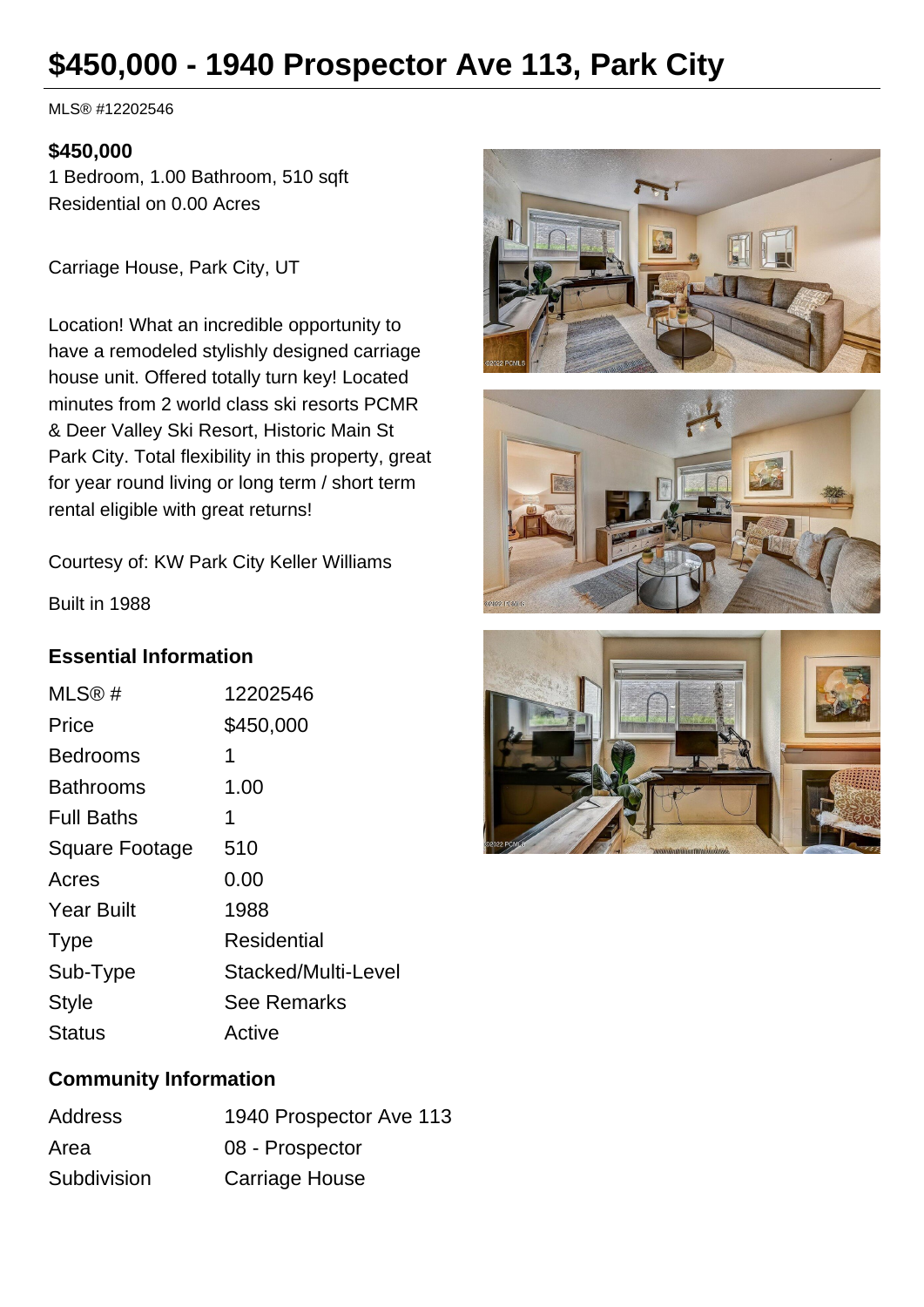| City         | <b>Park City</b> |
|--------------|------------------|
| County       | Summit           |
| <b>State</b> | UT               |
| Zip Code     | 84060            |

### **Amenities**

| Amenities        | See Remarks, Pets Not Allowed                                   |
|------------------|-----------------------------------------------------------------|
| <b>Utilities</b> | Cable Available, High Speed Internet Available, Phone Available |
| Parking          | <b>Guest Parking, Unassigned</b>                                |
| Garages          | <b>None</b>                                                     |
| Has Pool         | Yes.                                                            |
| Pool             | Pool - Outdoor                                                  |

#### **Interior**

| <b>Interior Features</b> | Fire Sprinklers, Furnished - Fully                                  |
|--------------------------|---------------------------------------------------------------------|
| Appliances               | Dishwasher, Disposal, Electric Range, Microwave, Oven, Refrigerator |
| Heating                  | Baseboard, Electric                                                 |
| Cooling                  | Air Conditioning, AC - Room                                         |
| Fireplace                | Yes                                                                 |
| <b>Fireplaces</b>        | Gas                                                                 |

#### **Exterior**

|                 | Exterior Features Spa/Hot Tub, Pool - Outdoor |
|-----------------|-----------------------------------------------|
| Lot Description | On Bus Route                                  |
| Roof            | Asphalt, Shingle                              |
| Construction    | Frame - Wood                                  |
| Foundation      | Concrete Perimeter, Concrete Slab             |

# **School Information**

District Park City

# **Additional Information**

| Date Listed     | June 21st, 2022 |
|-----------------|-----------------|
| Days on Market  | 12              |
| <b>HOA Fees</b> | 326.00          |
| HOA Fees Freq.  | Monthly         |

The information provided is for consumers' personal, non-commercial use and may not be used for any purpose other than to identify prospective properties consumers may be interested in purchasing. All properties are subject to prior sale or withdrawal. All information provided is deemed reliable but is not guaranteed accurate, and should be